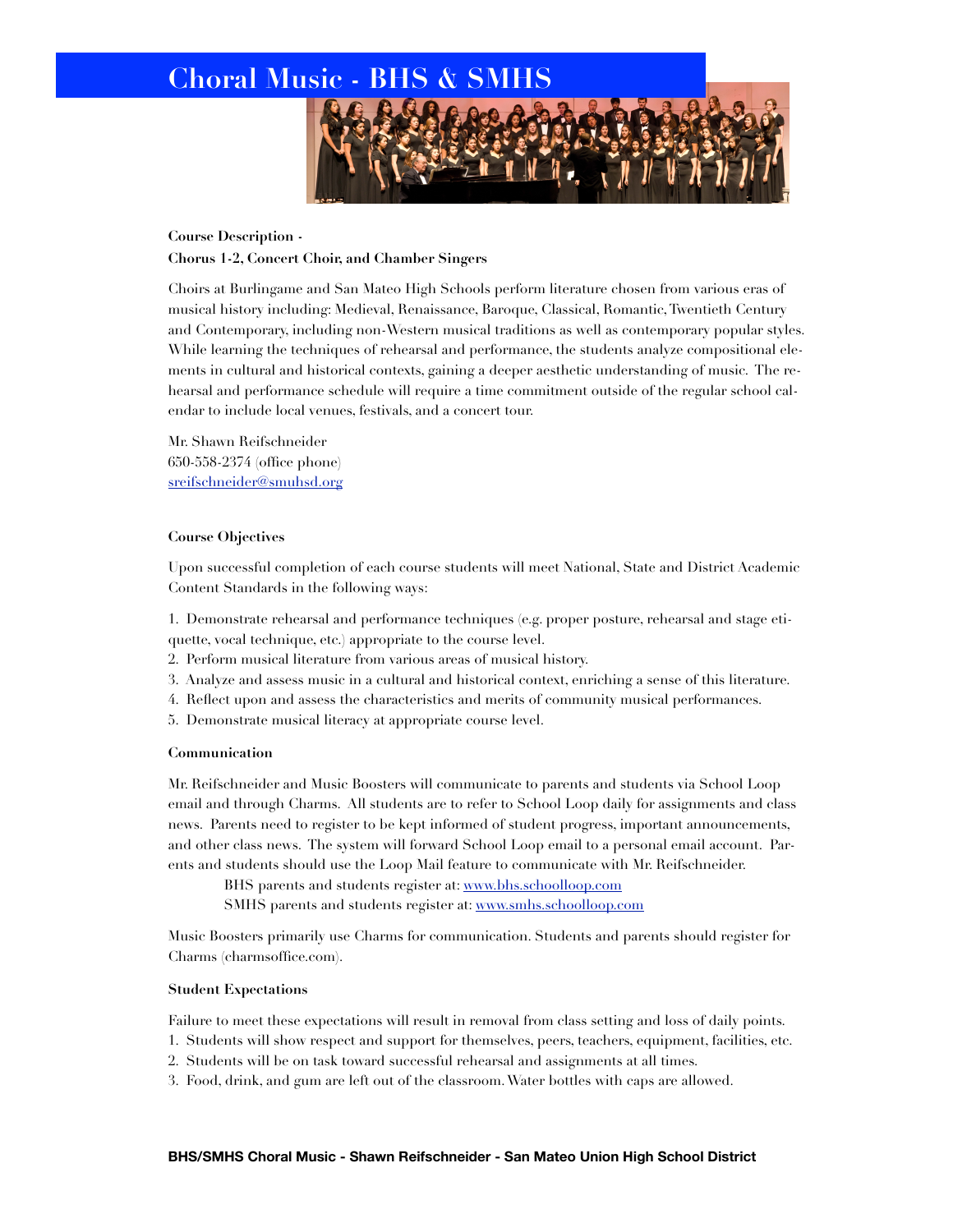

#### **Assessment Criteria**

Choral classes are based on a point system. Each class period, students earn points for their prompt presence and having all required class materials (notebook, music, pencil, etc.). Concerts are mandatory and will be held outside the school day. Tardiness to any class, rehearsal, or concert call-time will result in a 50% loss of points. Make-up work will be accepted for excused absences only. Only an excuse from a teacher for a school related activity will excuse tardies. Points are recorded and posted at the end of each progress report period for these and other required coursework.

# **Required Semester Coursework**

- 1. **Classwork, Homework, Special Events, and Tests.** (point value given upon assignment)
- 2. **Rehearsal Etiquette Assessment: Participation in class rehearsals and extra rehearsals.**  Additional sectional rehearsals will be expected outside of class time. Tardiness results in 50% reduction of points. (900 points each semester - 300 per grading period)
- 3. **Sectional Rehearsals**: Attend weekly sectionals per grading period: (20 points each)
- 4. **Concert Run Through Rehearsals Evening rehearsals.** (200 points) Tardiness results in 50% reduction of points.
- 5. **Concerts and performances**. (500 points each)

Tardiness results in 50% reduction of points. Only an absence due to serious illness (not just a cold) will excuse a performance.

*Only a parent or guardian may excuse an absence prior to any performance.* 

### **Make Up Work - Excused absences only can be made up in the following ways:**

- 1. **Any LIVE Classical, Jazz Concert, or Musical Theater Critique/Concert Review.** Submit a one to two page paper with program attached. **Up to 100 points can be earned for each paper.**
- 2. **Participate in a school musical or other local community theater production during the previous summer or current school year.** Provide program signed by the director. **100 points**
- **3. Participate in a CMEA Solo and Ensemble Festival, or an Honor Choir. 100 points** (unless otherwise required in class)

### **Music Folders:**

Each student will need a **1/2 inch, black, three-ring binder** to keep their music. Students are not to decorate or write on these binders as they may be used in formal performances.

#### **Music Care:**

Each student will be issued a set of sheet music that will be rehearsed in class. Students are required to have all music each and every class period. Students are responsible to keep music in good condition throughout the semester. At the end of each semester, music will be subject to strict inspection. The choir member will pay for any damaged or lost pieces of music. If an entire music folder is lost, **the student will be billed replacement cost of all the music. This could be as much as \$50.**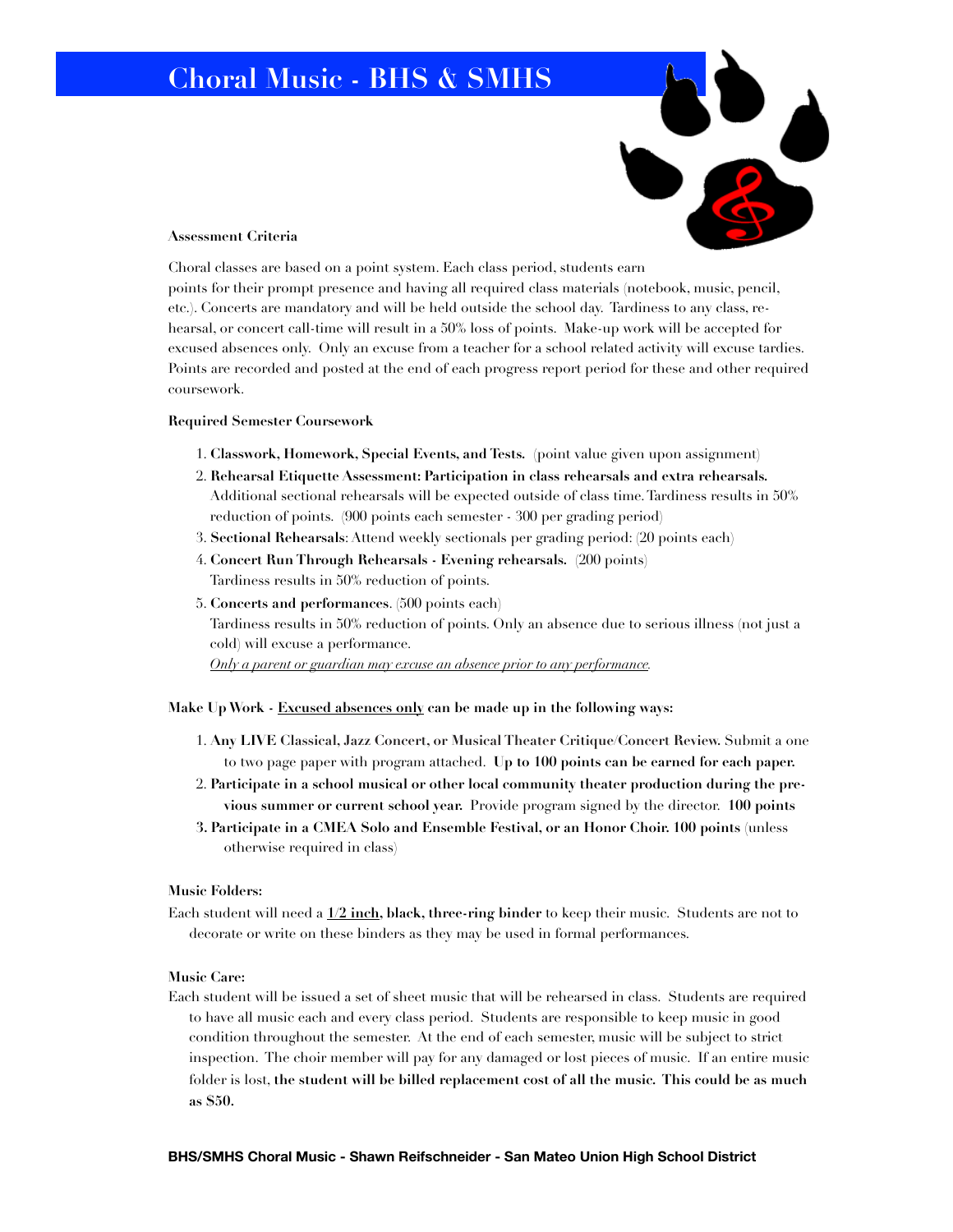

#### **Release Forms:**

No student is allowed to travel on choir activities without the proper parental permission and medical release forms.

#### **Spring Performance Tour:**

This spring, the Concert Choirs and Chamber Singers will be taking a tour to perform in a Heritage Festival competition. Dates, location, and other information will soon be released.

#### **Formal Concert Attire and Uniforms:**

### **Chorus:**

.

**Black and White Attire -** White dress shirt or white dress blouse (covered shoulders). Black dress slacks with black belt or black skirt (below the knee). Black socks, hosiery, or stockings. Black dress shoes (no spike heels - only 1-1/2 inch heel). Long hair will be pulled back above ears.

#### **Concert Choir and Chamber Singers**

- **Concert Tuxedo** (provided by Music Boosters). Includes white tux shirt, studs, cufflinks, bow tie, cummerbund, tux slacks, tux jacket. Students will provide their own black dress socks and black dress shoes. Long hair will be pulled back above ears.
- **Concert Formal Concert Gown** (provided by Music Boosters). Students will wear black hosiery and black closed-toed dress shoes (no spike heels). Long hair will be pulled back above ears.
- **Expectations** Your concert uniform has been paid for and is owned by the school's Music Boosters organization. It must be regarded as a source of pride. You are expected to keep your uniform in excellent condition at all times. It will be clean when issued.
- **Uniform Care** At the end of the school year, uniforms will be subject to strict inspection by the uniform managers. The choir member will pay for any damaged or lost uniforms. Replacement cost is shown below.

| Formal Gown     | 890  |                     |            |
|-----------------|------|---------------------|------------|
| Tuxedo Jacket - | -875 | Cummerbund          | <b>S10</b> |
| Tuxedo Slacks   | -850 | Studs and cufflinks | S10        |
| Tuxedo Shirt    | 820  | Bow Tie             | S10        |
|                 |      |                     |            |

#### **Casual Concert Attire for All Choirs:**

**All students** will wear a choral music t-shirt to wear with blue jeans (no holes) and sneakers.

#### **Choral Music Calendar:**

The Choral Music Calendar for Burlingame High School and San Mateo High School is attached. Add these dates, as appropriate for you on your calendar. If there are foreseen conflicts, parents and students must notify Mr. Reifschneider upon the return of the attached Expectation Agreement form. Note that some calendar dates will be added or be changed due to unforeseen circumstances. **Please be sure to check School Loop assignment calendar for the latest up to date information.**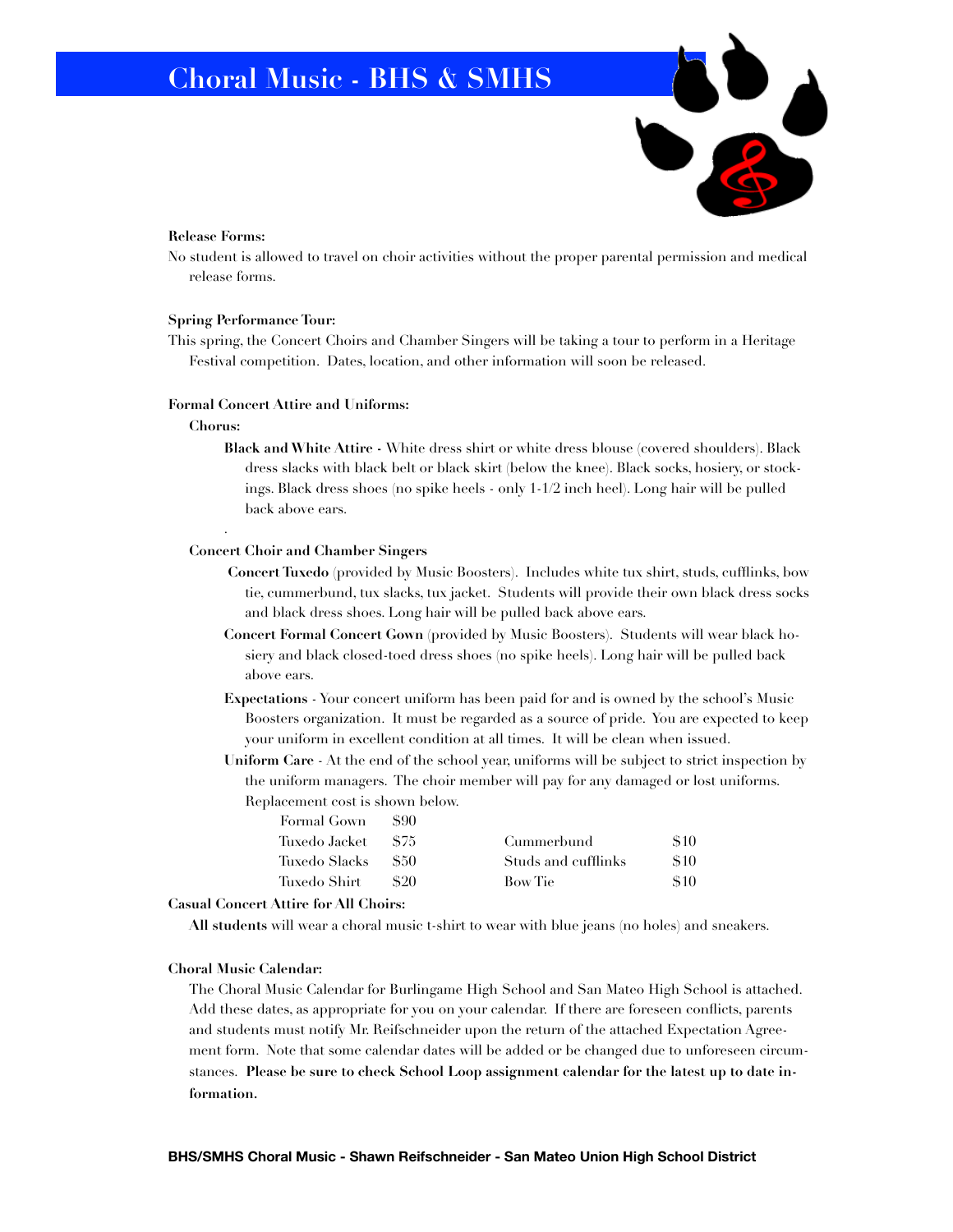

General Rules Governing All School Sponsored Trips

- 1. All trips leave from and return to the school. Students are responsible for their own transportation from the school to their home after the trip.
- 2. Students will return on the school bus or in the car with the faculty member or approved school volunteer aide with whom they left the school.
- 3. Under **NO** circumstances are students allowed to drive other students to or from the filed trip location.
- 4. All students will remain with the group at all times.
- 5. School regulations concerning student dress will be observed on the trip unless students are instructed otherwise by the teacher in charge.
- 6. Students will observe all school rules and regulations concerning behavior.
- 7. The faculty member in charge will establish trip rules, which will be observed by all students.
- 8. Parents/guardians approval is required for the student to participate in field trips.

#### **PARENTAL CONSENT**

Education code Section 1081.5, when you give your written permission that your child may go on a field trip, you have waived all claims against the district or the State of California for injury, accident, illness, or death occurring during or by reason of the field trip.

I, \_\_\_\_\_\_\_\_\_\_\_\_\_\_\_\_\_\_\_\_\_\_\_\_\_\_\_\_\_ **(name of parent/legal guardian)**, have read and understand all of the stipulations concerning field trips and hereby give my permission for

**(name of student)** to attend and participate in off-campus field trips with Mr. Shawn Reifschneider and the Burlingame High School and/or San Mateo High School Choral Music Ensemble(s) during the current academic year. I wave all claims against the district or the State of California for injury, accident, illness, or death occurring during or by reason of these trips.

Please note that all adults, not regularly employed by the district, and all 18 year olds accompanying the trip are required to sign this waiver.

| Parent/Legal Guardian Signature | Date Signed |               |  |
|---------------------------------|-------------|---------------|--|
| Address                         | City<br>Zip | Email address |  |
| Home Phone                      | Cell Phone  | Work Phone    |  |

**BHS/SMHS Choral Music - Shawn Reifschneider - San Mateo Union High School District**